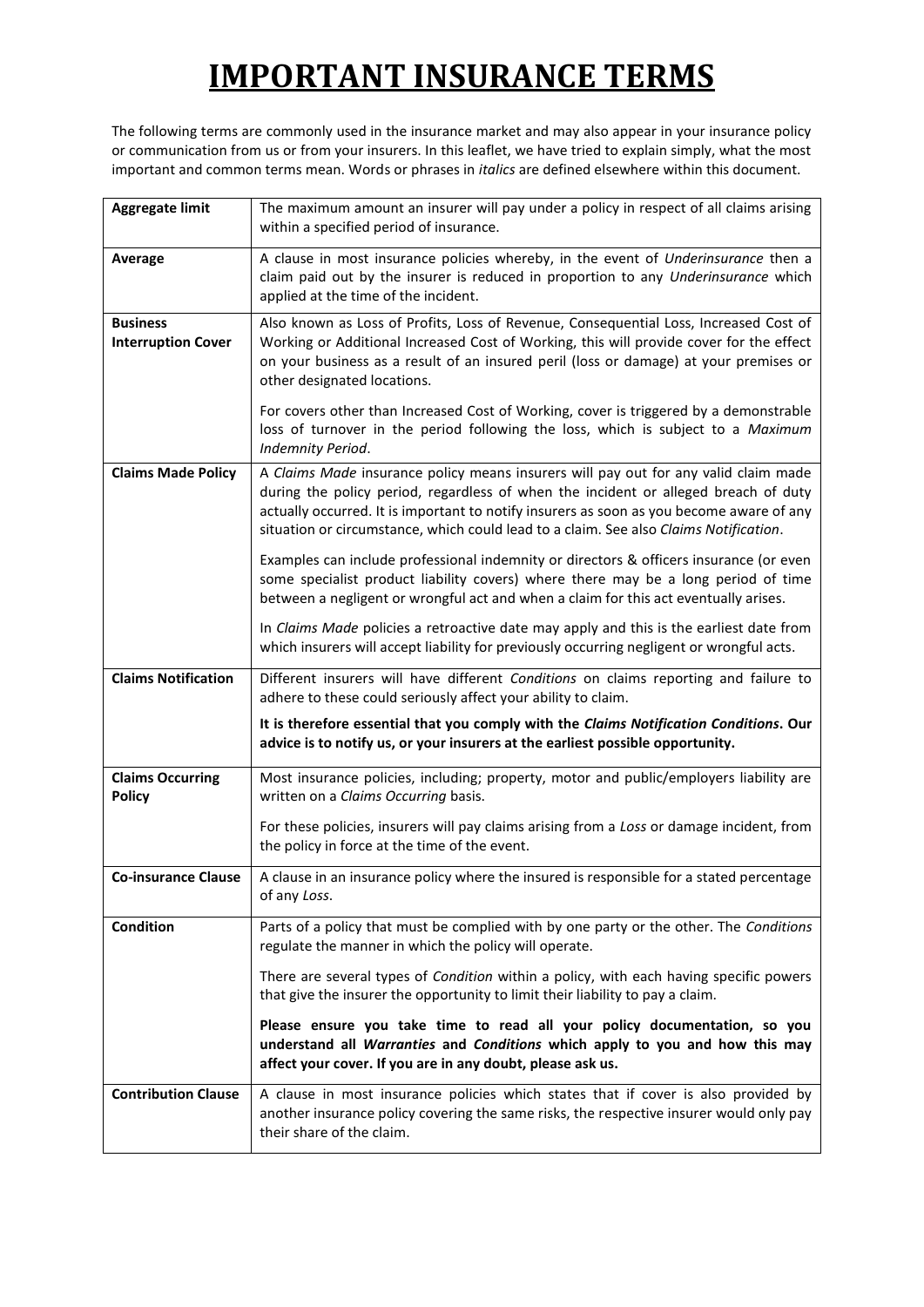| Day One Basis                                      | Where a Material Damage cover is insured under "Day One Basis" you decide on the<br>"Declared Value" which, to avoid Underinsurance will need to be adequate at the<br>beginning (Day One) of each period of insurance.                                                                                                                                                       |
|----------------------------------------------------|-------------------------------------------------------------------------------------------------------------------------------------------------------------------------------------------------------------------------------------------------------------------------------------------------------------------------------------------------------------------------------|
|                                                    | The policy will provide cover up to a specific sum insured, typically with a 15% or 30%<br>uplift of the "Declared Value", to make allowance for changes in value during the<br>period of insurance. Such changes might be brought about by inflation, changes in<br>rates of currency or other factors out of your control.                                                  |
|                                                    | You will still need to notify us of the acquisition of additional stock or other insured<br>assets, or where for example a property has been enhanced or extended.                                                                                                                                                                                                            |
| <b>Endorsement</b>                                 | A change in the wording of or cover offered by a policy, which may either limit your<br>cover or extend it.                                                                                                                                                                                                                                                                   |
| <b>Estimated Gross</b><br><b>Profit or Revenue</b> | This is the Gross Profit* or Gross Revenue estimated by you for the coming period of<br>insurance, which may be extendable to a declaration-linked basis, where the insurer<br>provides an 'uplift' (usually of 1/3) for the Estimated Gross Profit declared; where<br>required.                                                                                              |
|                                                    | *Please remember, you will still need to pay many, if not all of your employees during this period; even if<br>you are not trading - so you will need to take this into account in your estimates or declarations.                                                                                                                                                            |
|                                                    | This may need to be projected beyond the next twelve months if you have a long<br>Maximum Indemnity Period. Please carefully consider the amount of cover needed.                                                                                                                                                                                                             |
| <b>Excess or</b><br><b>Deductible</b>              | The first portion of a Loss or claim which is borne by the insured. An Excess can be<br>either voluntary to obtain premium benefit or imposed by an insurer for underwriting<br>reasons. May also known be known as a Deductible.                                                                                                                                             |
| <b>Exclusion</b>                                   | Exclusions in an insurance policy remove cover for some type of risk. These could be a<br>general exclusion - such as war or nuclear risks, or an Exclusion relating to specific<br>areas of the policy, such as a theft Excess.                                                                                                                                              |
| <b>Fair Presentation</b>                           | A Fair Presentation of the risk is one in which you have provided the insurer with<br>relevant information about your business and the risks to be insured, including<br>Material Facts and after conducting a reasonable search of the information available,<br>or where you have put the insurer on notice that they may need to seek further details.                     |
|                                                    | Please ensure you have read and understood our leaflet, "The Insurance Act 2015<br>Explained" which contains more detailed information on this matter.                                                                                                                                                                                                                        |
| Incurred claims /<br>losses                        | The total amount (in value) of claims paid and Losses reported during a policy year.                                                                                                                                                                                                                                                                                          |
| Indemnity                                          | A principle whereby the insurer seeks to place you in the same position after a Loss as<br>you occupied immediately before the Loss (as far as practicable.)                                                                                                                                                                                                                  |
|                                                    | Where an item is insured on an Indemnity basis, a deduction for wear and tear will be<br>made when settling any claim for damage or Loss. Wear and tear is the amount<br>deducted from claims payments to allow for any depreciation in the property insured<br>which is caused by its age or usage.                                                                          |
| <b>Insurable Interest</b>                          | This is the financial interest the policyholder must have in the property or person which<br>is insured for a contract of insurance to be valid. For most policies this must exist, both<br>at the time the policy is taken out and at the time of the Loss.                                                                                                                  |
| <b>IPT - Insurance</b><br><b>Premium Tax</b>       | This is a Government levied tax on most insurance premiums. These are two rates of<br>tax - standard or higher. The higher rate applies, for example to travel insurance and<br>for domestic appliance insurance. Certain classes of insurance are exempt, including<br>life insurance policies, aircraft and commercial ships as well as all policies for overseas<br>risks. |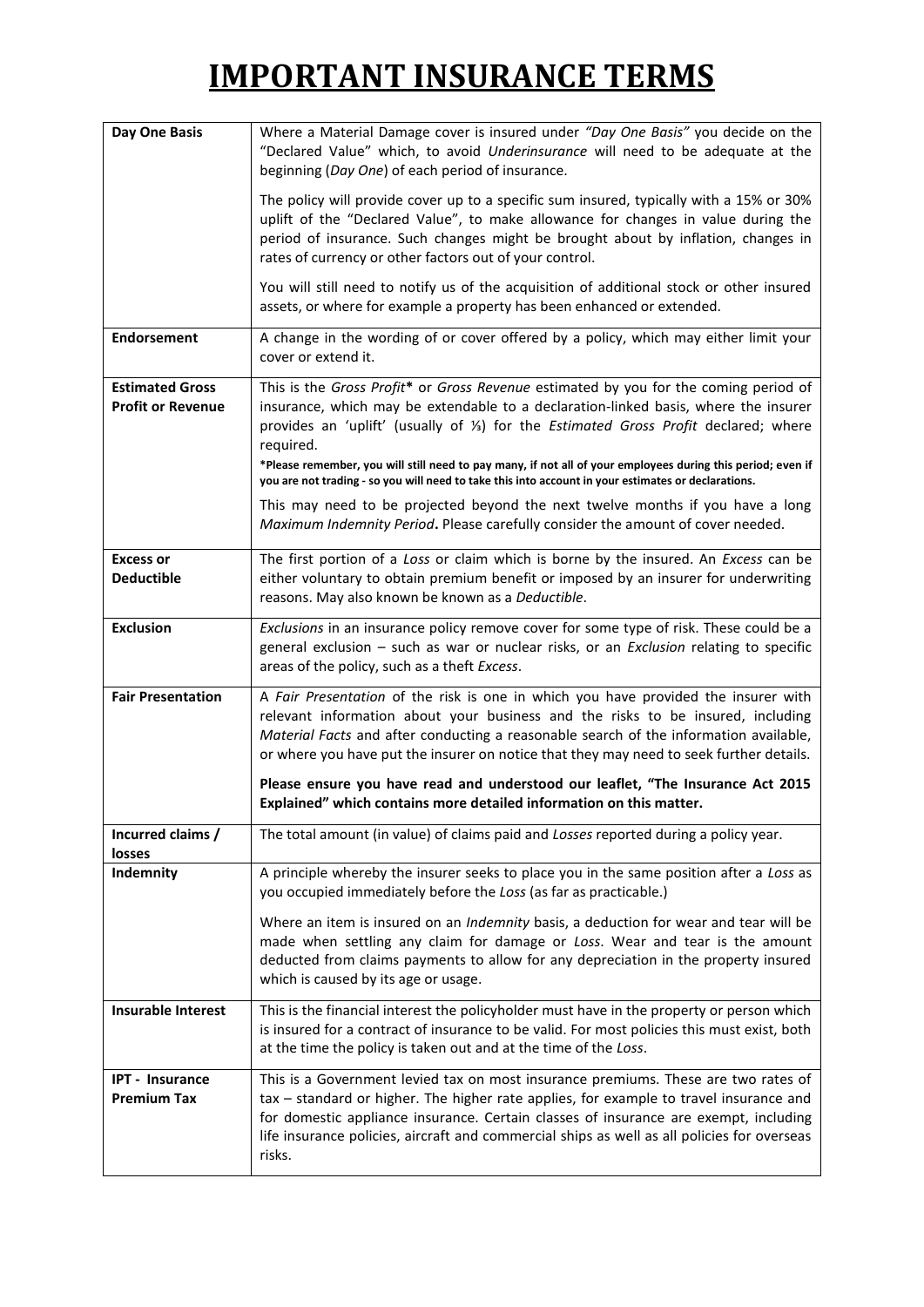| Loss Adjuster                               | Independent qualified Loss Adjusters are used by Insurers for their experience and<br>expertise necessary to carry out detailed and in some instances prolonged<br>investigations of complex and large losses.                                                                                                                                                                                                         |
|---------------------------------------------|------------------------------------------------------------------------------------------------------------------------------------------------------------------------------------------------------------------------------------------------------------------------------------------------------------------------------------------------------------------------------------------------------------------------|
| Loss Assessor                               | A Loss adjuster who, in return for a fee (usually a percentage of the amount claimed),<br>acts for the claimant in negotiating the claim.                                                                                                                                                                                                                                                                              |
| <b>Loss or Losses</b>                       | Injury or damage to an insured property or person as a result of an accident or<br>misfortune. This can include both Losses which are insured and those which are not.                                                                                                                                                                                                                                                 |
| <b>Material Fact</b>                        | Any information which would influence the insurer in accepting or declining a risk or in<br>fixing the premium or the terms and conditions of the insurance contract is material<br>and must be disclosed by you, before inception of the policy, at renewal and whenever<br>changes are made, during the period of the cover.                                                                                         |
|                                             | Examples of a Material Fact could be previous claims (including incidents or Losses<br>which could have led to claims) convictions, or financial difficulties; both past and<br>present, including County Court Judgements (CCJ's), bankruptcies, liquidations and the<br>like; non-standard construction of premises and previous insurance declines of cover or<br>terms imposed.                                    |
|                                             | These are some examples and there are many more, so if you are in doubt, please tell<br>us.                                                                                                                                                                                                                                                                                                                            |
| <b>Maximum</b><br><b>Indemnity Period</b>   | Under Business Interruption is the period during which cover is provided for the<br>disruption to the business following the occurrence of an insured peril.                                                                                                                                                                                                                                                           |
|                                             | This period must be calculated to enable your business to fully recover from the<br>effects of serious insured damage, including any growth plans or contractual<br>obligations.                                                                                                                                                                                                                                       |
| <b>Minimum &amp; Deposit</b><br>Premium     | This mainly relates to liability policies where the initial premium is charged on<br>estimated wage roll and then adjusted at the end of the year to reflect actual wages<br>paid. Normally there will be no refund available for these policies in the event of a mid-<br>term cancellation.                                                                                                                          |
| Moral and Physical<br>Hazard                | A Physical Hazard is a physical condition that increases the possibility of a Loss. Thus,<br>smoking is a Physical Hazard that increases the likelihood of a house fire and<br>illness. Moral hazard arises from the attitude and conduct of people. In insurance, this<br>is usually the conduct of the person insured. This could include criminal convictions or<br>a lax attitude towards health & safety matters. |
| Peril                                       | A Peril can be defined as that which gives rise to a Loss. These would include (for<br>example) Fire, Theft, Storm, and Flood. Most Insurance Policies only provide cover for<br>Loss or damage if it is as a result of one of the Perils listed in the Policy.                                                                                                                                                        |
| <b>Proximate Cause</b>                      | Proximate cause is the main cause by which a Loss has occurred (e.g. fire, theft,<br>subsidence.) For a claim to be accepted by an insurer, the Proximate Cause must be<br>one of the perils listed in the policy.                                                                                                                                                                                                     |
| <b>Reinstatement Basis</b><br>(New for Old) | A term where insurers agree to pay the cost of property lost or destroyed based on the<br>current replacement cost, without deduction for wear, tear or other depreciation, but<br>subject to its Sum Insured being reflective of its new replacement value, so as to avoid<br>the possible application of Average. See also Day One Basis.                                                                            |
| Subrogation                                 | This is the right for an insurer to legally pursue a third party that caused an insurance<br>Loss. This is done as a means of recovering the amount of the claim paid by the<br>insurance carrier to the insured for the Loss.                                                                                                                                                                                         |